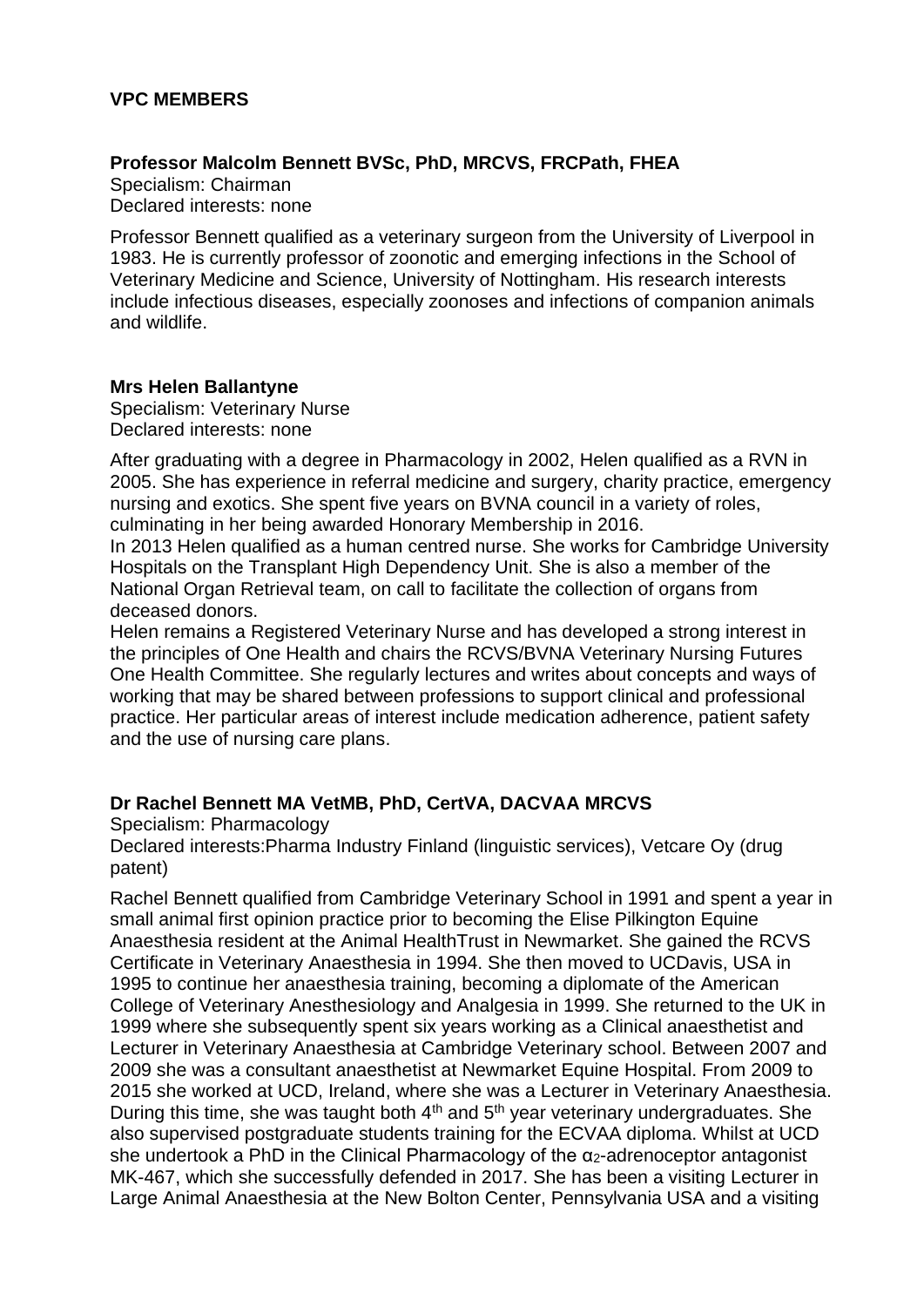Professor in Veterinary Anaesthesia at Ross University School of Veterinary Medicine, St Kitts and Nevis in the West Indies. Since 2016 she has worked as a Clinical Anaesthetist at AndersonMoores Veterinary Specialists in Hampshire. Rachel is interested in pharmacogenetics and its role in anaesthetic drug sensitivity and analgesic drug efficacy.

### **Dr Mark Bowen**

Specialism: Veterinary Surgeon (Equine) Declared interests**:** Bova UK, Dechra (consultancies)

Mark graduated from the Royal Veterinary College in 1996 and stayed there in a number of post-graduate and clinical roles in equine medicine. He obtained RCVS certificates in veterinary anaesthesia and equine internal medicine. He completed a residency in equine thoracic medicine and a PhD in equine cardiology, both funded by the Horserace Betting Levy Board. He was appointed as a lecturer in equine cardiology and internal medicine. He moved to the University of Nottingham as founding member of the school of Veterinary Medicine and Science in 2006. In that role he led on multiple education projects and continued his research interests in equine cardiology, becoming Professor in Veterinary Medicine in 2016.

He completed a master's in medical education and a further residency in large animal internal medicine, becoming a Diplomate of the American College of Veterinary Internal Medicine in 2013. He is a principal fellow of the Higher Education Academy (Advance HE) and a Diplomate of the European College of Equine Internal Medicine and a defacto Diplomate of the European College of Veterinary Sports Medicine and Rehabilitation. He has been involved in the British Equine Veterinary Association for many years and authored their responsible antibiotic use toolkit (Protect ME) and was President in 2015. He continues to contribute to their Health and Medicines Committee and to the Equine Disease Coalition with a particular interest in responsible antibiotic and anthelmintic use

He has been a clinically active specialist in equine internal medicine and has a particular interest in equine cardiology. He taught undergraduates and postgraduate students (PhD, Interns and Residents) at the University of Nottingham, working in each of its partner practices before leaving in 2021 to establish his own business as a clinical consultant in equine medicine. He is also Director of Education for the European Board of Veterinary Specialisation. He is a Trustee of the Horse Trust and chairs its translation and impact committee.

# **Dr Karin Burnett**

Specialism: Toxicology Declared interests: Kalvista Pharmaceuticals (consultancy)

Karin Burnett graduated from the University of Surrey with a BSc in Biochemistry (Toxicology) in 1986. She worked for six years in the human pharmaceutical industry as a genetic toxicologist and attained her Diploma from the Institute of Biology in Toxicology (DIBT) in 1992. She then went on to study for a PhD at the University of Birmingham, investigating mechanisms of non-genotoxic carcinogenesis in the liver, which she completed in 1996. Since then she has gained varied and extensive experience in broad based toxicology and chemical risk assessment in the human pharmaceutical industry as a project toxicologist and as a consultant to companies developing and producing veterinary medicines. She has written successful submissions to veterinary and pharmaceutical regulatory agencies including user and consumer safety assessments. She currently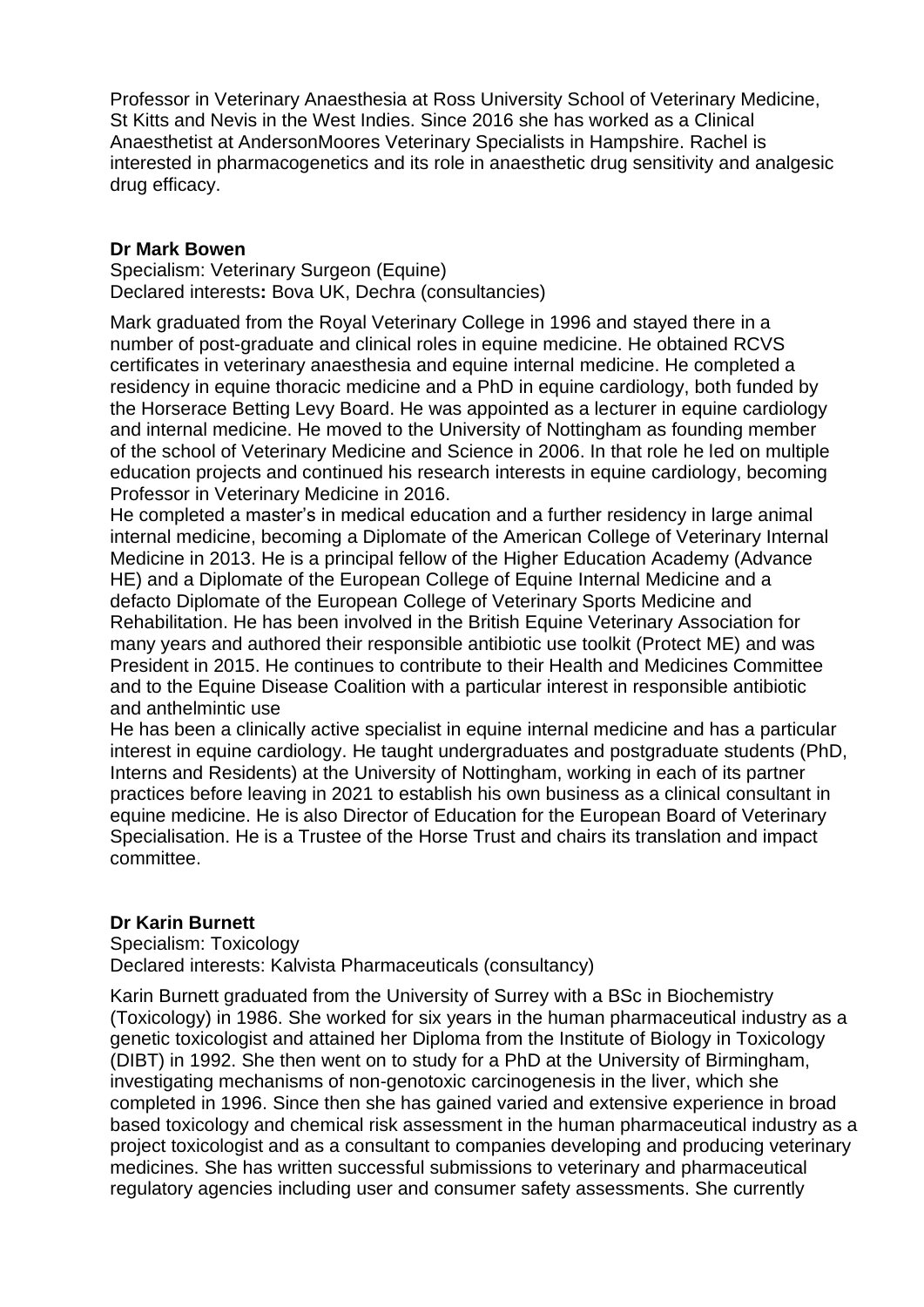works in the (Public Health England) PHE Toxicology Unit at Imperial College, London. The role involves compiling reports for the UK Department of Health Committees on Carcinogenicity and Mutagenicity on a wide variety of subjects including the evaluation of new methodologies and technologies in toxicological risk assessment, guidance development and the review of epidemiological evidence with the aim of improving human chemical risk assessments.

### **Dr Yu-Mei Ruby Chang**

Specialism: Epidemiology/Statistics Declared interests: Nestlé Research St. Louis (consultancy)

Yu-Mei Ruby Chang completed her B.S. at Tung-hai University in Taiwan and gained her M.S. degree in Statistics and PhD in Quantitative Genetics from the University of Wisconsin-Madison. Upon completing her PhD, she was appointed to the post of Computational Geneticist in the Dairy Science Department, University of Wisconsin-Madison, where she provided statistical and computational assistance to students and faculty staffs, and she also participated in collaborative research in the area of statistical modelling and algorithm development with application to dairy cattle improvement programs. She joined the Section of Epidemiology and Biostatics, Leeds Institute of Molecular Medicine, University of Leeds as a Research Fellow in 2006. She allied with scientists and clinicians on the genetic and epidemiological data analysis of melanoma studies. Ruby joined the Royal Veterinary College as Lecturer in Statistics in 2009 and was promoted to Senior Lecturer in 2015. She has been a Chartered Statistician (CStat) of the Royal Statistical Society since 2012.

# **Mr Michael Clark MA, VetMB, MBA, FHEA, MRCVS**

Specialism: Veterinary Surgeon (Poultry) Declared interests: Boehringer Ingelheim Animal Health UK Ltd (consultancy)

Mike Clark graduated from Cambridge Vet School and then spent 4 years in mixed practice in the Cotswolds. From there he moved to Minster Veterinary Practice in York. It was not long before he made the shift from mixed practice to 100% poultry and gamebird work. In 2000 he set up the Minster poultry office in Hereford and became a partner in the business. On the move again, he then established the Minster poultry office at Sutton Bonington and became involved in poultry teaching at Nottingham Vet School; latterly becoming an honorary associate professor in poultry medicine. In 2011 he completed an MBA at Nottingham Vet School. For the last 4 years Mike has been a consultant poultry veterinary adviser at Boehringer Ingelheim. He is clinical associate professor in poultry medicine & agribusiness at Nottingham Vet School, where he is sub-dean for veterinary public health and veterinary pathology. Mike has been involved in various committees including the Animal Health and Welfare Board of England (AHWBE), BVPA (currently junior vice-president), the Poultry Vet Study Group of the EU, the Poultry Disease Group and the APHA Avian Expert Group.

#### **Dr Kannan Ganapathy**

Specialism: Veterinary Surgeon (Poultry) and novel vaccines Declared interests: none

Dr Ganapathy qualified as a veterinary surgeon in 1991 and became a member of RCVS in 2004. He has been a RCVS-recognised specialist in poultry medicine and production since 2009 and a diplomate of European College of Poultry Veterinary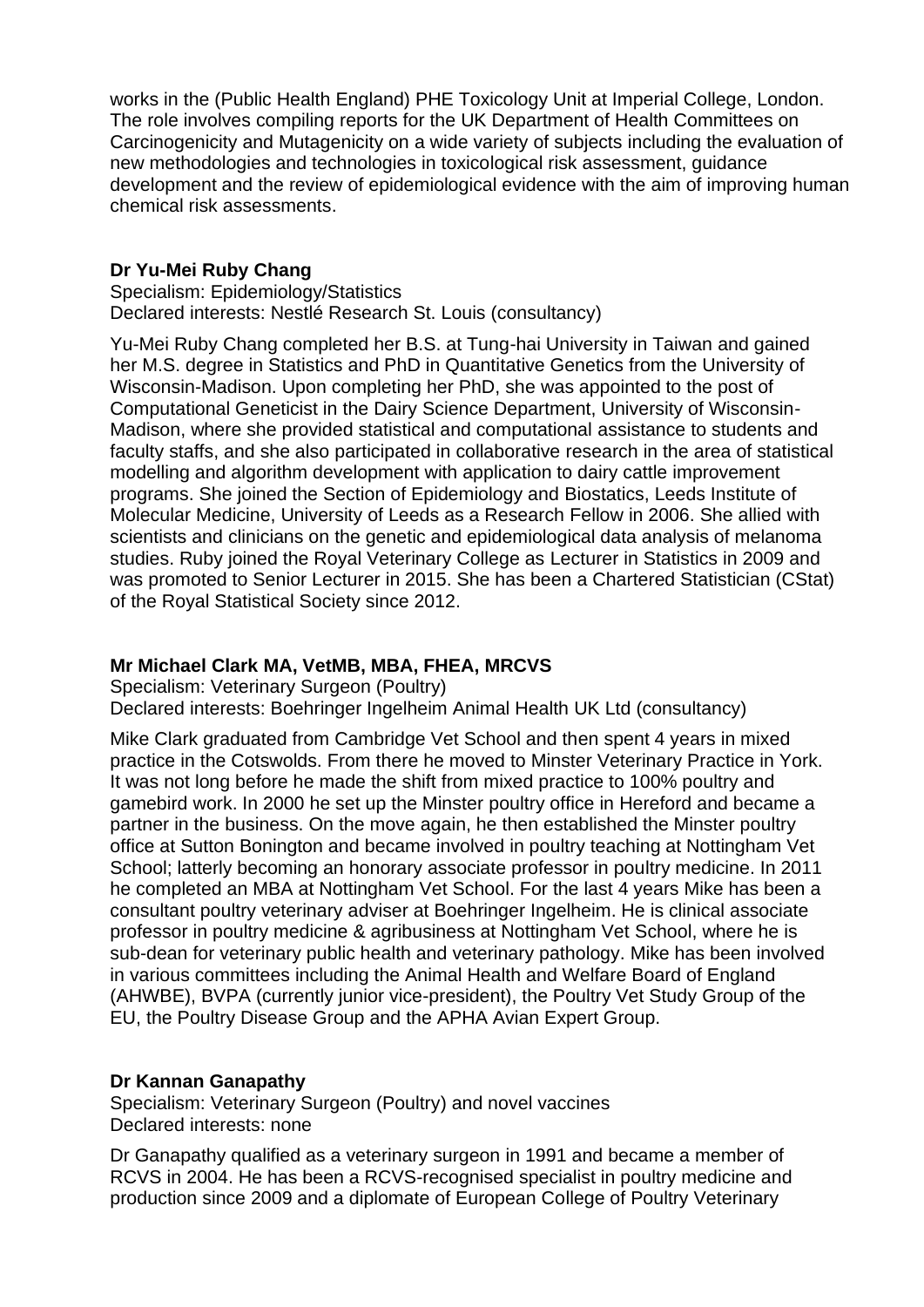Science since 2011. For the last 10 years, he has occupied the role of meeting secretary for the British Veterinary Poultry Association. He has also acted as a trustee for BVPA Trust and Gordan Memorial Trust and serves as section editor for British Poultry Science journal.

Since completion of his PhD in 1997 at the University of Liverpool, Ganapathy specialised in diagnosis, control and prevention of poultry diseases, specifically those related to respiratory and egg losses. Areas of research include immunopathogenesis, diagnosis, epidemiology, vaccinology and control strategies. He has acted as an independent research grant assessor for UK and international applications. Dr Ganapathy's research output includes impact-case submission for REF2021, and publication of a number of peer reviewed papers in international journals on poultry infectious diseases and the use of vaccines.

# **Mr Mark Jelley BSc (Hons), PG Cert (Distinction) Sustainable and Efficient Food Production**

Specialism: Working farmer Declared interests: none

Mark Jelley graduated with a BSc (Hons) in Agriculture from Harper Adams University College in 2002 and holds a postgraduate certificate with distinction in Sustainable and Efficient Food Production. Shortly after his studies he returned to work on the family farm in Long Buckby, Northamptonshire. The farm ran a 250 head sheep flock along with 75 suckler cows and a beef finishing enterprise, as well as 250 acres of arable cropping. Changes in structure on the farm have since resulted in an end to the sheep enterprise and an increase in the beef herd to its current 98 head of suckler cows. The finishing unit has also grown to accommodate the increase in calves being born on farm. Mark has worked extensively with Eblex (now AHDB Beef & Lamb) hosting meetings on farm and featuring in best practice publications and also joined the first Progressive Beef Group formed by Eblex in 2011. In 2014 Mark was invited to join the steering group of COWS (Control of Worms Sustainably) and currently sits as a farmer member. In 2015 Mark graduated from Aberystwyth University with a Post Graduate Certificate (Distinction) in Sustainable and Efficient Food Production before joining the Veterinary Products Committee as a Working Farmer in 2016.

#### **Mrs Fiona Kidd**

Specialism: Suitably Qualified Person (SQP) Declared interests: Bimeda Animal Health (employee)

A qualified R-SQP, Fiona works in a sales support role for Bimeda Animal Health in the North of England. She attended both Newton Rigg Agricultural College and Lancashire Agricultural College in the 1980's. Coming from a farming background and currently working in a farming partnership on the family sheep farm in Cumbria. She has worked in the Animal Health industry for nearly 40 years in ruminant and equine roles. In addition, Fiona also is North of England regional advisor for the Moredun Institute. Interests outside work include breeding horses and following National Hunt racing.

# **Dr David Killick BVetMed PgCE-LTHE PhD CertSAM DipECVIM-CA (Onc) MRCVS**

Specialism: Veterinary Surgeon (mixed/small animal) Declared interests: none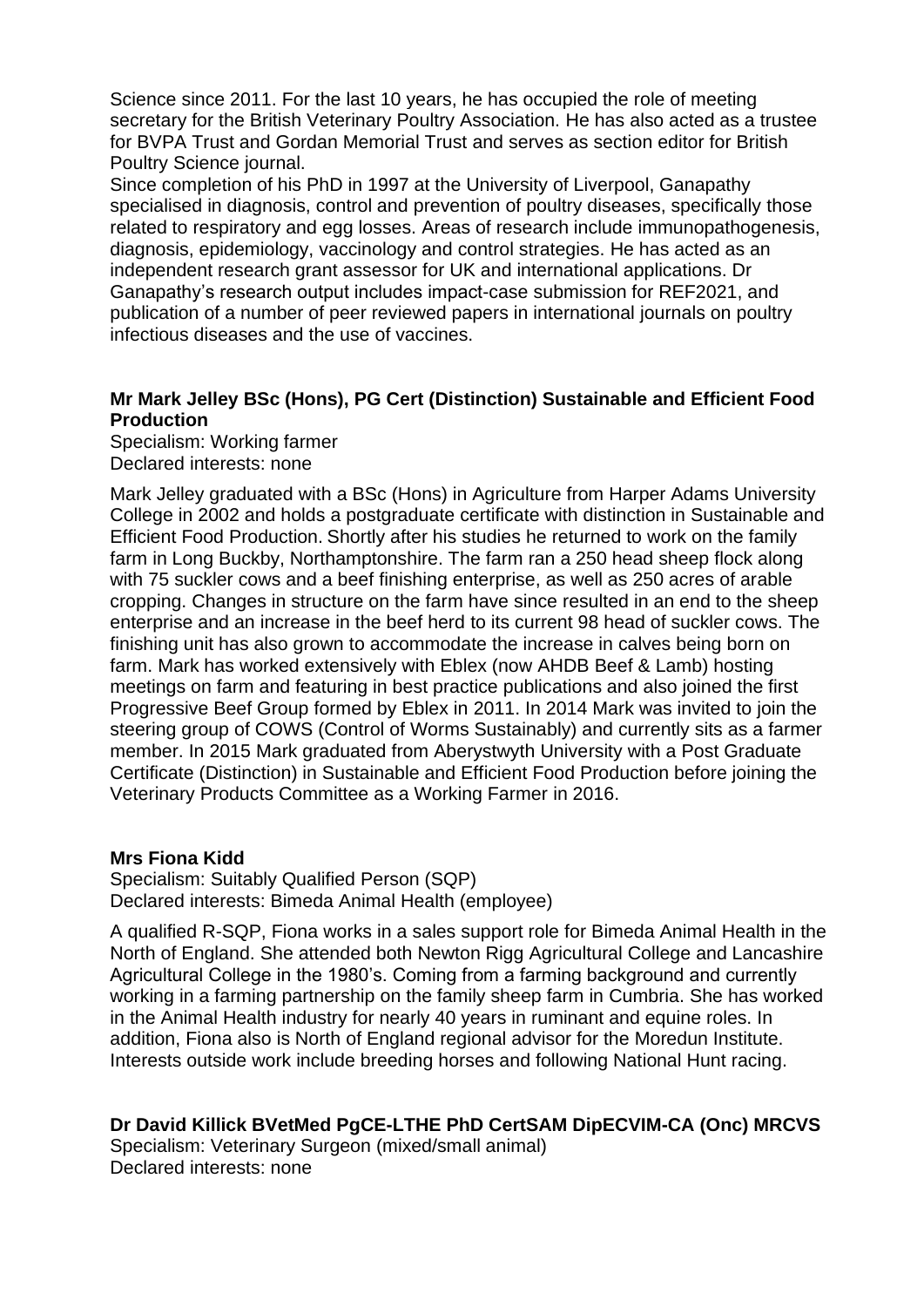David qualified as a veterinary surgeon from the Royal Veterinary College (RVC) in 2003. He then worked in mixed and then small animal practice before starting specialist training in veterinary oncology at the University of Liverpool in 2007. After completing the training programme he returned to the RVC to study for a PhD identifying novel targets for anticancer immunotherapy. In 2014 he was appointed Senior Lecturer in Veterinary Oncology at the University of Liverpool.

David holds the RCVS certificate in small animal medicine (2008), the European College of Veterinary Internal Medicines (ECVIM) diploma in veterinary oncology (2011) and a PhD (2014).

He is a RCVS and European Board of Veterinary Specialisation recognised specialist in veterinary oncology. David is current Chair of the ECVIM education committee for oncology and BSAVA PetSavers grant awarding committee and a member of the RCVS ethical review panel.

# **Dr Elizabeth Kubiak BSc, MB BS, MRCPath, LLM**

Specialism: Medical/clinical Microbiology Declared interests: none

Dr Elizabeth Kubiak is Consultant Microbiologist and Infection Control Doctor (joint) in the Royal Gwent Hospital, Newport, South Wales.

After qualifying in Medicine from the University of London in 1984, Dr Kubiak trained in Medical Microbiology and Virology in Bristol, London and the West Midlands, before moving to Wales in 1994 to take up her current post. Dr Kubiak is an honorary Clinical Teacher to the Academic Department of Medical Microbiology in the University of Wales College of Medicine, and Educational Supervisor to the Specialist Microbiology Registrars on their rotation to Newport. She has examined for the Royal College of Pathologists, sat as a member of the Welsh Council of the College from 2005 to 2008, and is currently the Royal College regional reviewer of Consultant Medical Microbiologist Job Descriptions for Wales.

Among her special interests she includes diagnosis and treatment of infections in Intensive Care patients, paediatric infections, serious eye infections, mycobacterial infections, and antimicrobial resistance and control. From 2003, Dr Kubiak studied parttime at Cardiff University for a Masters degree in Legal and Ethical Aspects of Medical Practice, which was awarded in 2006.

Dr Kubiak currently serves on the Research Risk Review Committee and the Antimicrobial Working Group of the Aneurin Bevan Health Board. She is a member of the Microbiology Standing Specialist Advisory Group (MSSAG) to the Welsh Government and is the MSSAG representative to the Disinfection, Antimicrobial Resistance and Healthcare-associated Infection (DARHAI) committee.

Dr Kubiak has a small flock of rare-breed poultry (Pekin bantams) for domestic egg production and two dogs, who are family pets.

# **Dr David Mackay BVetMed MSc PhD MRCVS**

Specialism: Veterinary Immunology Declared interests: none

David Mackay qualified as a veterinary surgeon in 1981 and worked in general veterinary practice before obtaining postgraduate degrees in immunology from the universities of Birmingham and London. He pursued a research career in exotic viral diseases of livestock culminating as Head of the Pirbright Laboratory of the Institute for Animal Health. Dr Mackay subsequently moved into the regulatory area, starting at the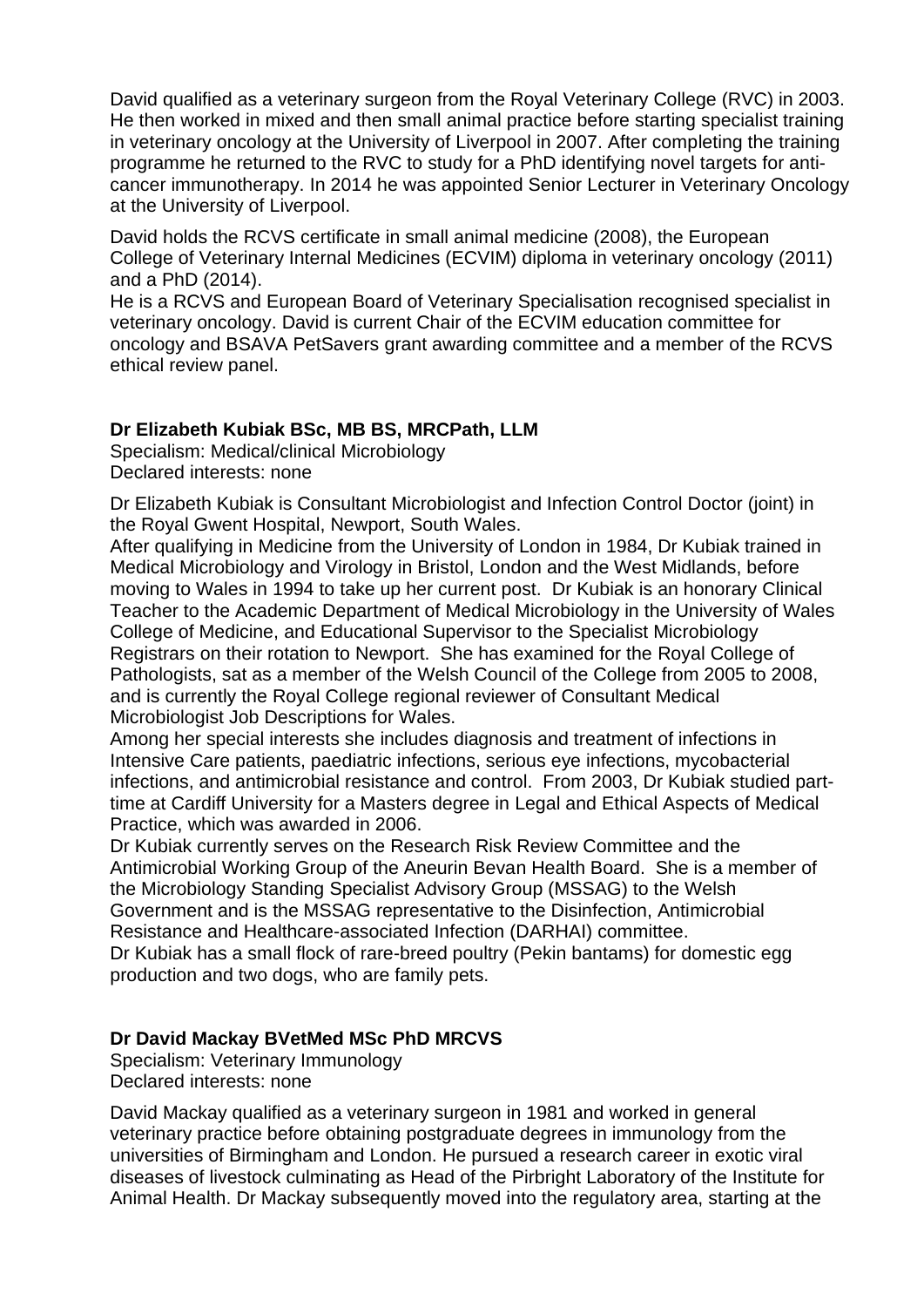Veterinary Medicines Directorate in the UK before moving to the European Medicines Agency as Head of Veterinary Medicines. He retired from the EMA in 2018 and now provides independent advice to governmental and non-governmental bodies in relation to regulation and use of veterinary medicines. During his career Dr Mackay has published in peer reviewed journals on infectious disease of animals, veterinary vaccinology and regulatory affairs, particularly in relation to immunological veterinary medicinal products.

### **Mr Ronnie Soutar BVM&S, MSc, MRCVS**

Specialism: Veterinary Surgeon (Fish) Declared interests: None

Mr Ronnie Soutar is a practicing veterinary surgeon working in aquaculture. Ronnie graduated from the Royal (Dick) School of Veterinary Studies in 1980 and has worked in general veterinary practice and management as well as fish farming. He holds an MSc in Aquatic Veterinary Studies from Stirling University and is a Past-President of the Fish Veterinary Society.

He is also involved in a variety of equestrian activities, runs a smallholding with sheep and cattle and is Chair of the Board of Trustees of the Scottish SPCA.

#### **Mr Jonathan Statham**

Specialism: Veterinary Surgeon (large animal)

Declared interests: Bishopton Veterinary Group (chair and partner), Raft Solutions Ltd (chief executive), Bimeda, Boehringer Ingelheim, CEVA, MSD, Zoetis (research & development/consultancy)

Jonathan M E Statham graduated from Cambridge University Veterinary School in 1996. He is a cattle vet and partner in Bishopton Veterinary Group, a 27 vet practice in Ripon, North Yorkshire (a member of XL Vets) and is director and Chief Executive of RAFT solutions Ltd (an innovative veterinary research, advanced breeding, consultancy and knowledge exchange company). He is Past-President of the British Cattle Veterinary Association (BCVA) and has sat on the GB 'Cattle Health & Welfare Group' (CHAWG), the Veterinary Policy Group (VPG) of the British Veterinary Association (BVA) served on the Veterinary Residues Committee of the Veterinary Medicines Directorate and is a past director of Cattle Health Certification Standards (CHeCS). He is the external examiner for the University of Liverpool, member of the Royal College of Veterinary Surgeons (RCVS) Advanced Practitioner Panel, a member of the Nottingham Dairy Herd Health Group & the 'Farmskills' steering group. He currently sits on the steering group for the national AgriTech 'Centre for Innovation & Excellence in Livestock' (CIEL). Main veterinary interests include reproductive technologies, nutrition, mastitis control and progressive herd health & production management. He has published a wide range of papers, articles and book chapters and is a co-author of textbook 'Dairy Herd Health'. He holds the Royal College of Veterinary Surgeons (RCVS) Diploma in Cattle Health & Production, is a RCVS recognised specialist in Cattle Health & Production and was Dairy Vet of the Year 2015.

**Ms Andrea Tarr** Specialism: Pharmacist Declared interests: none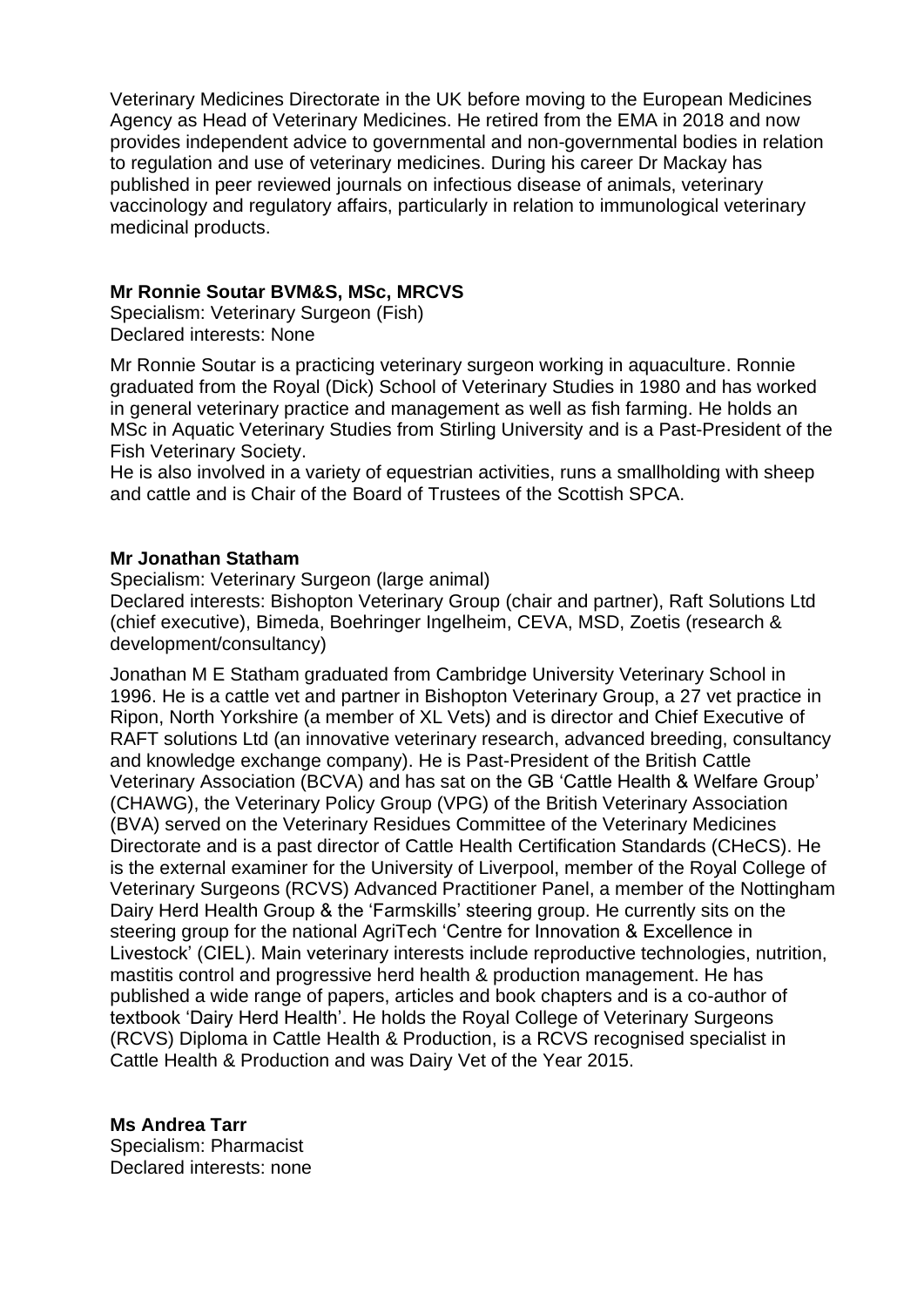Andrea Tarr qualified as a pharmacist in 1984 and has an MSc in evidence-based pharmacotherapy. She began her career in hospital pharmacy, specialising in medicines information, then worked in the pharmaceutical industry, in product information and in sales. For the next 20 years she was an editor on an independent medical publication, the *Drug and Therapeutics Bulletin*, which produced independent evaluations of treatments, for doctors and pharmacists. She has written medicines evaluations for the WHO essential medicines list. She is the founder and a director of *Veterinary Prescriber*, which produces online CPD on medicines for vets, vet nurses, SQPs and pharmacists. She works part time as a community pharmacist at an independent pharmacy, which is owned by a doctors' dispensing practice, and which serves a local veterinary referral hospital.

### **Mr Enrique Vega**

Specialism: Veterinary Surgeon (public health) and Food Safety Risk Assessor Declared interests: none

Enrique qualified as a Veterinary Surgeon in 1993 and has a further qualification in Business Management. He has a wide range of experience in veterinary public health and food safety, sales – purchasing and management. After working as an Official Veterinarian and Area Veterinary Manager for 7 years in the UK, he then moved to a Purchasing Director role at ESCA Food Solutions, a multinational company working in close relationship with McDonalds, managing a budget of 48 million euros, with responsibilities in meat purchasing and evaluation and contract management of suppliers.

After this Enrique joined Hall Mark in 2004 as a Veterinary Director, responsible for service delivery of the contract with the Food Standards Agency, managing teams across England and Wales. Roles at Hall Mark have included board member, Veterinary Director (England and Wales), and ISO Quality Manager (development and maintenance of Hall Mark ISO 17020 system). These roles have required significant liaison with a wide variety of Stakeholder groups including all those represented on the FSA stakeholder group on current and future meat controls. They have also provided the opportunity to contribute in many working groups (both operational and technical) for policy formulation within FSA giving experience of the complex, cross disciplinary political environment in which Official Controls are delivered.

After leaving Hall Mark in March 2017, Enrique has also worked at the Food Standards Agency (FSA), as a Veterinary Adviser providing support to both the Policy Division and the Science, Evidence and Research Division, being involved in food safety risk management and a wide range of veterinary public health policy issues.

Enrique is a member of several veterinary associations such as Council member of the Veterinary Public Health Association, Member of the UK One Health Coordination Group and Member of the British Veterinary Association.

# **Prof Jason Weeks BSc (Hons), PhD, FRSB, CBiol, EurProBiol, MIEnvSci, CEnv, CSci, CMIEEM MInstKT**

Specialism: Environmental scientist

Declared interests: Boehringer Ingelheim Animal Health UK Ltd (consultancy) Jason Weeks gained a PhD in marine ecotoxicology in 1990. He spent 4 years in Denmark as a Royal Society Research Fellow and then associate professor at Odense University. Returning to the UK in 1994, to lead the newly created soil ecotoxicology team at the then Institute of Terrestrial Ecology (now CEH). After eight years he joined